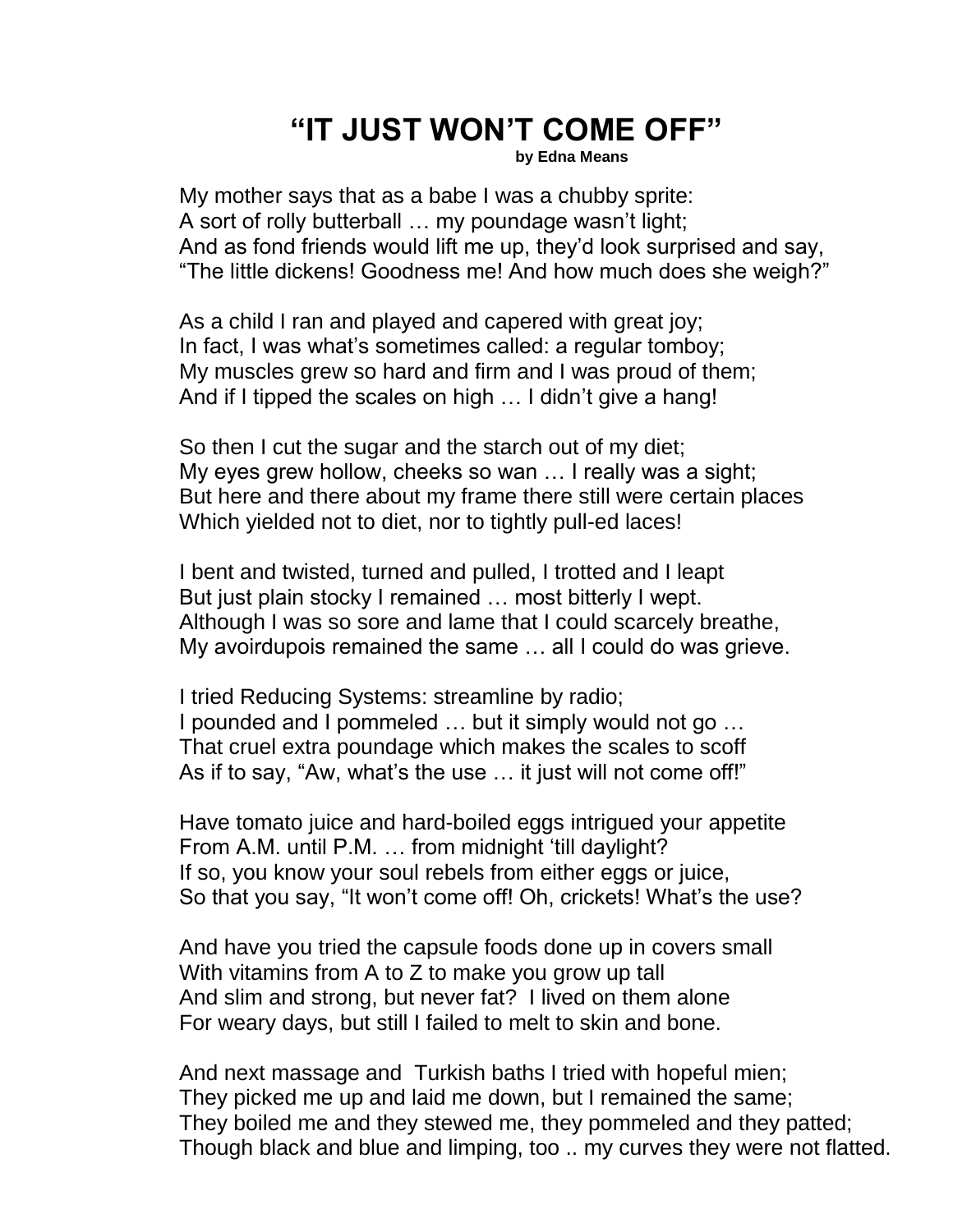And then I tried the sleepless game … to sleep just four hours daily But all I got was circled eyes and cheeks which sank in palely. I yawned by day, I yawned by night, I yawned both morn and noon. "I won't come off! I won't come off!" my poundage seemed to croon.

I got so weak, I got so cross, I really was a sight; If anybody spoke to me, I'd turn and almost bite Their heads off … till my family said I had become a shrew; That I should eat and I should sleep as other people do.

Then on the air I heard it said, if gelatine you'd drink Dissolved in water twice a day, 'twould make you simply blink With vim and vigor, pep and zip, just like a youthful sprite ... So gel I took in the morning and gel I took at night.

Oh, gelatine, oh, gelatine, … oh, shades of quivering gel! Oh, Mr. Knox, I took your stuff till I could almost yell! I quivered here, I quivered there, outside… inside … around… But as for pep and happy days … Oh, these I never found!

"Drink water and more water … drink water all the time," One dietician told me, "'twill change your whole outline." And so I guzzled water till I was a lake inside; Until the sight of water I just could not abide!

"Why don't you try some epsom salts dissolved in your bath water? I took off thirty pounds that way," said my friend, June Defaulter. I soaked in salts, I swallowed salts, I was a salty salt-mine … Pacific and Atlantic had nothing on my own brime!

And then my husband said one day, "Say, what's the big idea? Why are you always looking for some thinning panacea? I picked you out because I like a woman nice and plump And not a hungry-looking one: a frail and fainting lump.

As you can see, my dearest frau … my own Adonis figger Has changed somewhat with passing years and I have grown some bigger… With here a pouch and there a pad ... but I don't raise a plaint A-tryin' to make of myself some outline that I ain't!